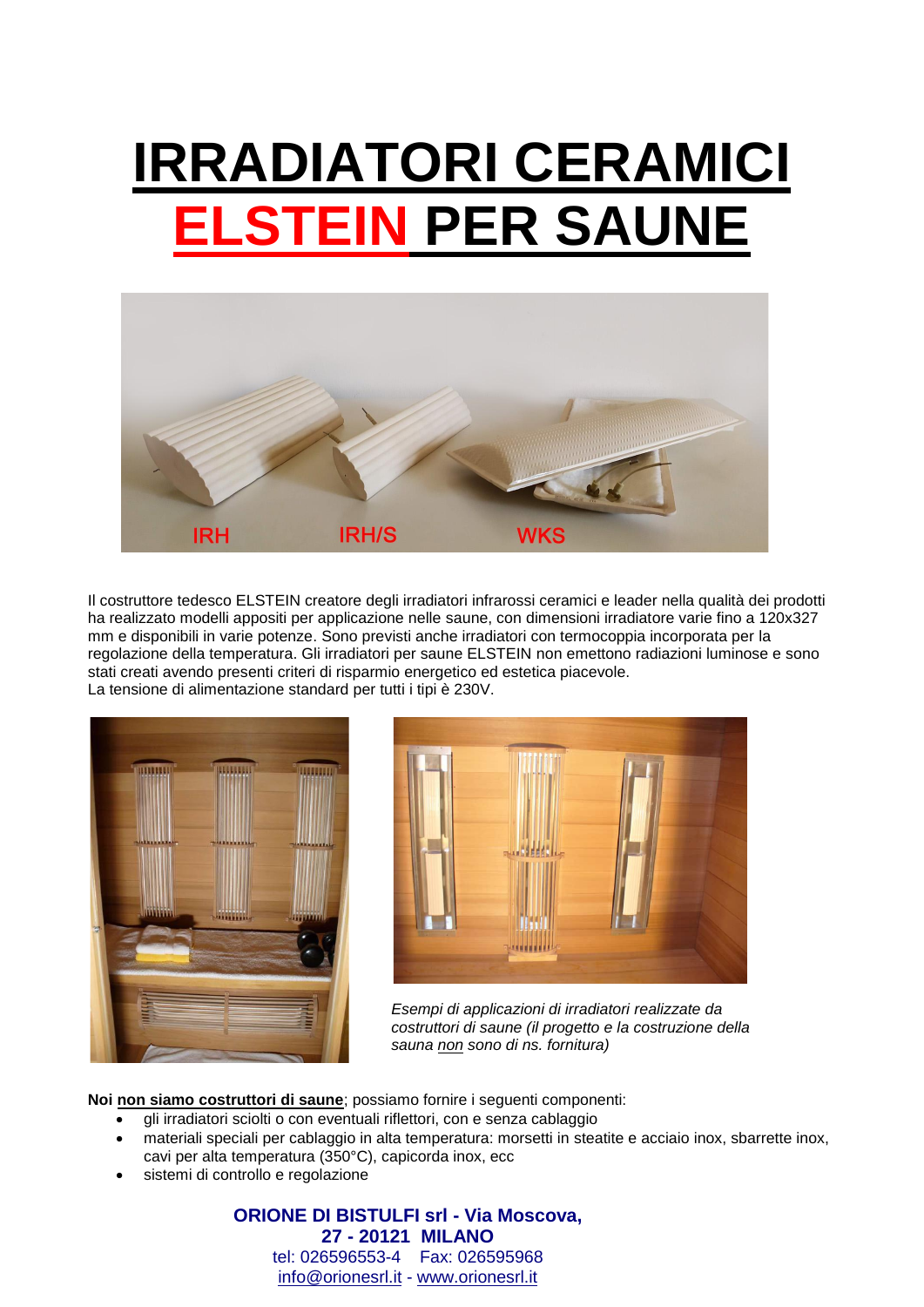## Infrared sauna radiator



Fig. 1: Elstein WKS infrared cabin radiator Top: Front of the heater. Bottom: Rear.

## **WKS**

Elstein WKS infrared sauna radiators are ceramic IR radiators, which have been developed for the requirements in IR cabins regarding material, geometry, function, design and mounting.

WKS radiators have a considerably extended radiation surface, which is designed flat and plano-convexly. Thus there is a five-times bigger primary radiation surface compared to heating systems with reflector.

Since WKS radiators are hold by a flat metal frame, the assembly of radiation fields is possible in any size on the cabin's wall. An insulation layer in the inner part of the heater increases the radiator's efficiency and limits the temperature on its back mounting surface.

Compared to cabins, which are equipped with heating foils, there is a much improved ratio between radiation surface and radiator's temperature, so that the heating of the user is done mainly by infrared radiation instead of convection.

Elstein WKS infrared sauna radiators are available with a power of 200 W and 250 W.



Figure 2: Radiator dimensions in mm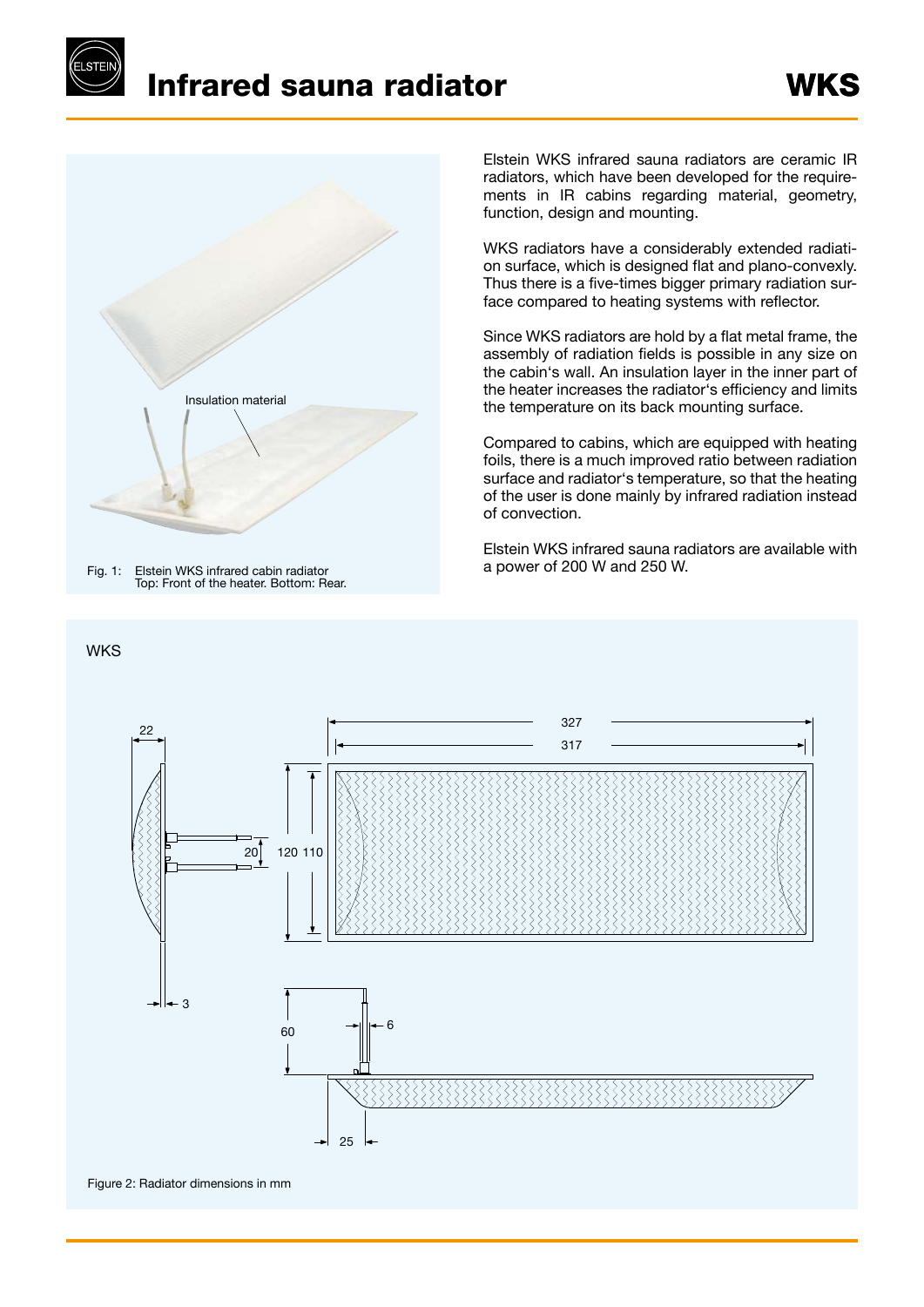ORIONE DI BISTULFI srl Via Moscova 27 - 20121 Milano tel: 02.6596553 info@orionesrl.it - www.orionesrl.it

WKS





| Type, weight, wattage           | <b>WKS</b> | 260 <sub>g</sub> | 200 | 250 | W                 |
|---------------------------------|------------|------------------|-----|-----|-------------------|
| Surface rating                  |            |                  | 5.6 | 7.0 | kW/m <sup>2</sup> |
| Typical operating temperature   |            |                  | 260 | 300 | °C                |
| Maximum permissible temperature |            |                  | 400 | 400 | $^{\circ}C$       |
| Wavelength range                |            |                  | 3   | 10  | μm                |

| <b>Standard design</b>                                                                                                                                                    | <b>Thermocouple radiators</b>                                   | <b>Variants</b>                                                                     |
|---------------------------------------------------------------------------------------------------------------------------------------------------------------------------|-----------------------------------------------------------------|-------------------------------------------------------------------------------------|
| Operating voltage 230 V<br>Ceramic full-pour casting<br>White glaze<br>Integrated thermal insulation<br>Heater's back open<br>Leads 60 mm<br>Leads with insulating sleeve | Not available.<br>For means of controlling output see<br>below. | Special wattages<br>Special voltages<br>Extended leads<br>Leads with ring terminals |

The power can be controlled using proprietary power controllers of dimmers.

The national safety regulations must be complied with for the respective application, for example, the IEC or EN standard 60519-1 "Safety in electrical heating installations", or the EN 60335 Part 2-53 "Special requirements for sauna heating devices and infrared saunas".

Our instructions for mounting, operation and safety must be observed.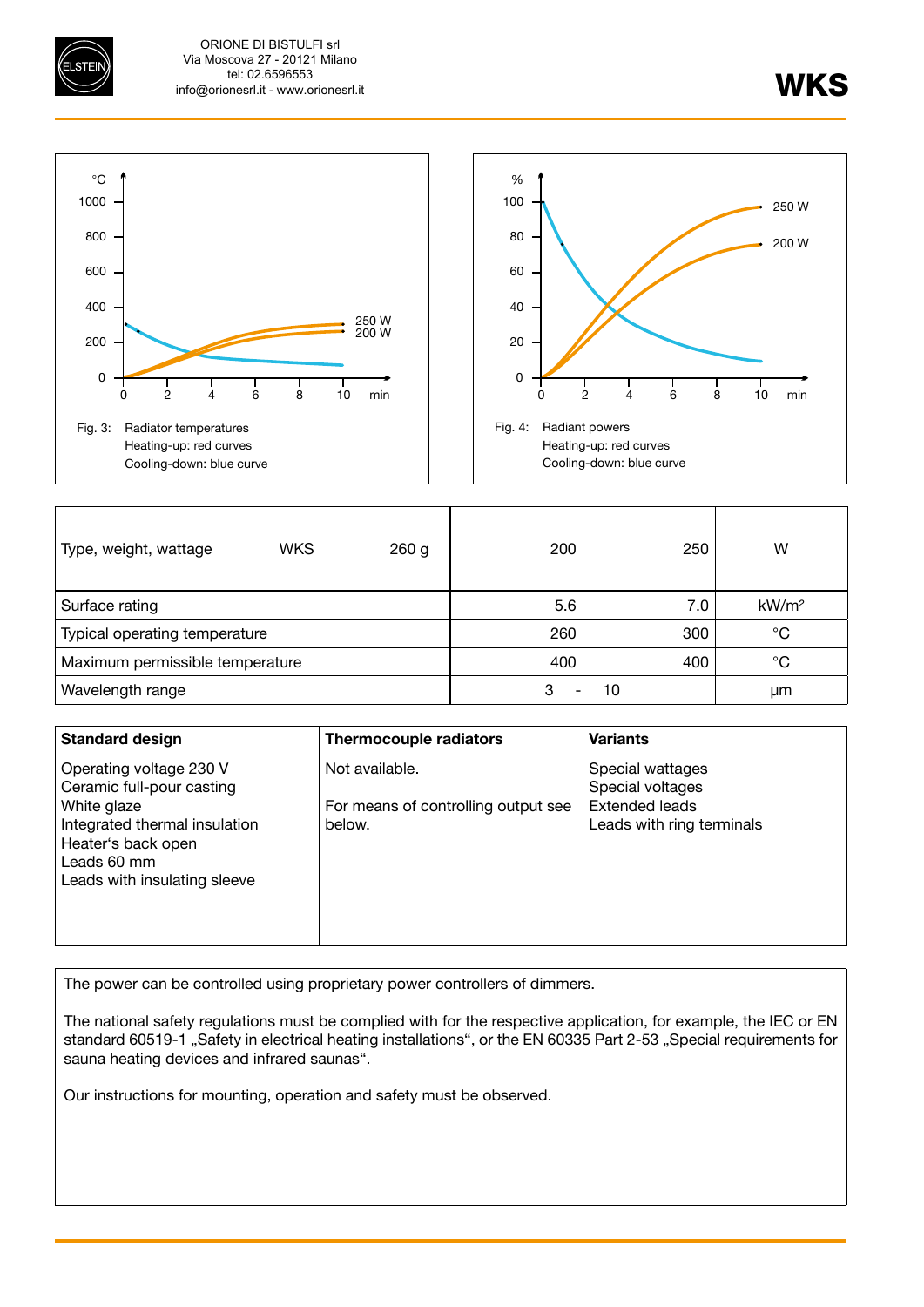

IRH

Infrared sauna radiator



Fig. 1: Elstein IRH infrared radiator. Picture on top and in the middle: front. Lower picture: back

Elstein IRH infrared radiators are ceramic radiators in biconvex design.

The radiating surface consists of ten small longish radiation surfaces, which are also designed in a convex shape.

Compared to IRH/S the radiating surface was enlarged by almost 60 %, which is more advantageous for the radiation distribution in the room.

Additionally also aesthetical requirements in the wellness sector are fulfilled in a particular way.

The thermally insulating inner space of IRH has a share in improving the radiator's efficiency.

When connected to 230 V the Elstein IRH infrared radiators are available in wattages of 200 W and 250 W.

Special wattages and voltages are available on request.





Figure 2: Mounting dimensions and radiator dimensions ( ) in mm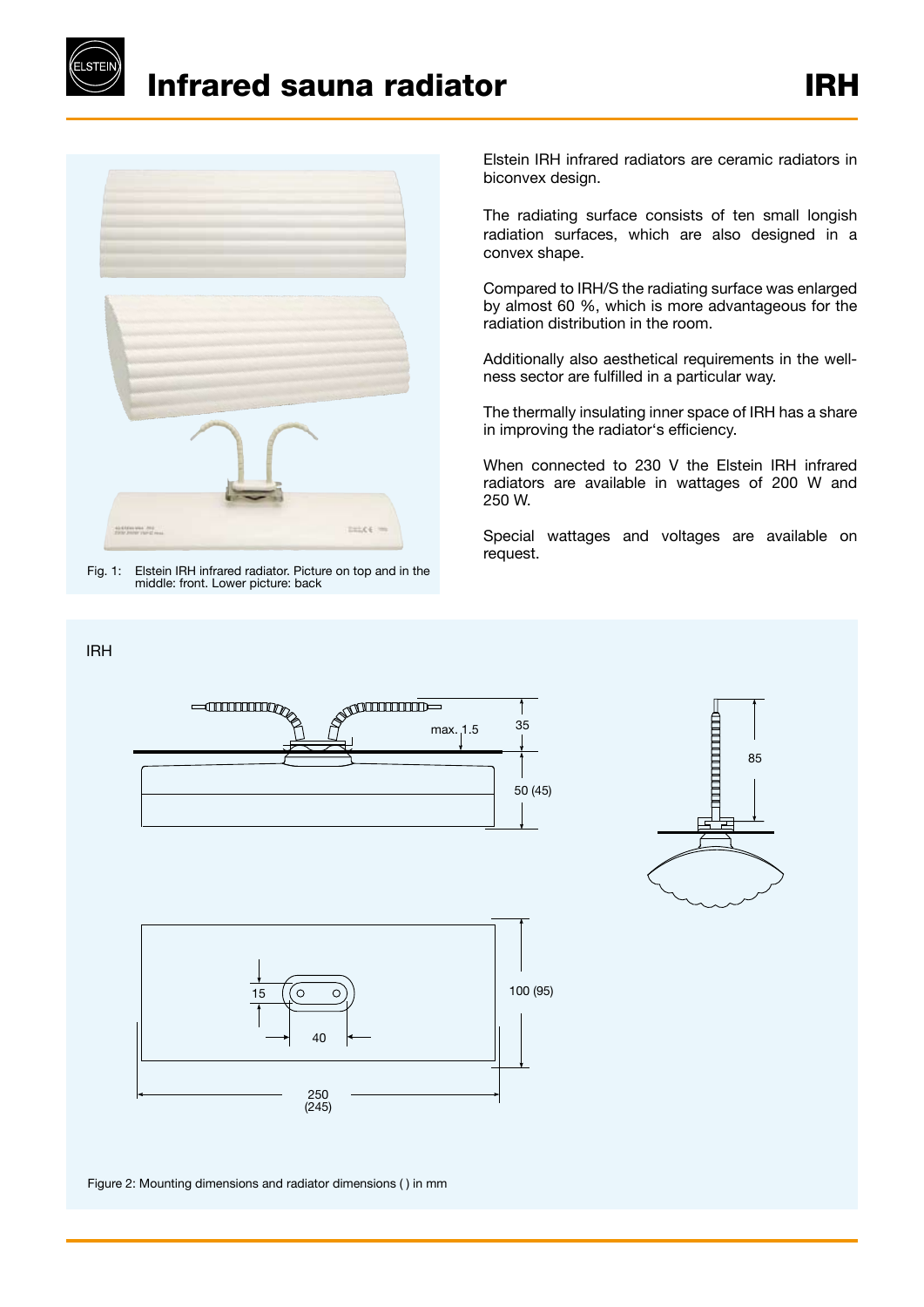ORIONE DI BISTULFI srl Via Moscova 27 - 20121 Milano tel: 02.6596553 info@orionesrl.it - www.orionesrl.it



| Type, weight, wattage           | <b>IRH</b> | 330 <sub>g</sub> | 200 | 250 | W                 |
|---------------------------------|------------|------------------|-----|-----|-------------------|
| Surface rating                  |            |                  | 8.0 | 9.6 | kW/m <sup>2</sup> |
| Typical operating temperature   |            |                  | 260 | 290 | $^{\circ}C$       |
| Maximum permissible temperature |            |                  | 400 | 400 | °C                |
| Wavelength range                |            |                  | 3   | 10  | μm                |

| <b>Standard design</b>                                                                                                     | Thermocouple radiators                                                                                 | <b>Variants</b>                                                                            |
|----------------------------------------------------------------------------------------------------------------------------|--------------------------------------------------------------------------------------------------------|--------------------------------------------------------------------------------------------|
| Operating voltage 230 V<br>Ceramic hollow casting<br>White glaze<br>Leads 85 mm<br>Elstein standard socket<br>Mounting set | Designation T-IRH<br>Integrated thermocouple<br>Type K (NiCr-Ni)<br>TC leads 100 mm<br>$133.64$ ; see: | Special wattages<br>Special voltages<br><b>Extended leads</b><br>Leads with ring terminals |

The power can be controlled using proprietary power controllers of dimmers.

The national safety regulations must be complied with for the respective application, for example, the IEC or EN standard 60519-1 "Safety in electrical heating installations", or the EN 60335 Part 2-53 "Special requirements for sauna heating devices and infrared saunas".

Our instructions for mounting, operation and safety must be observed.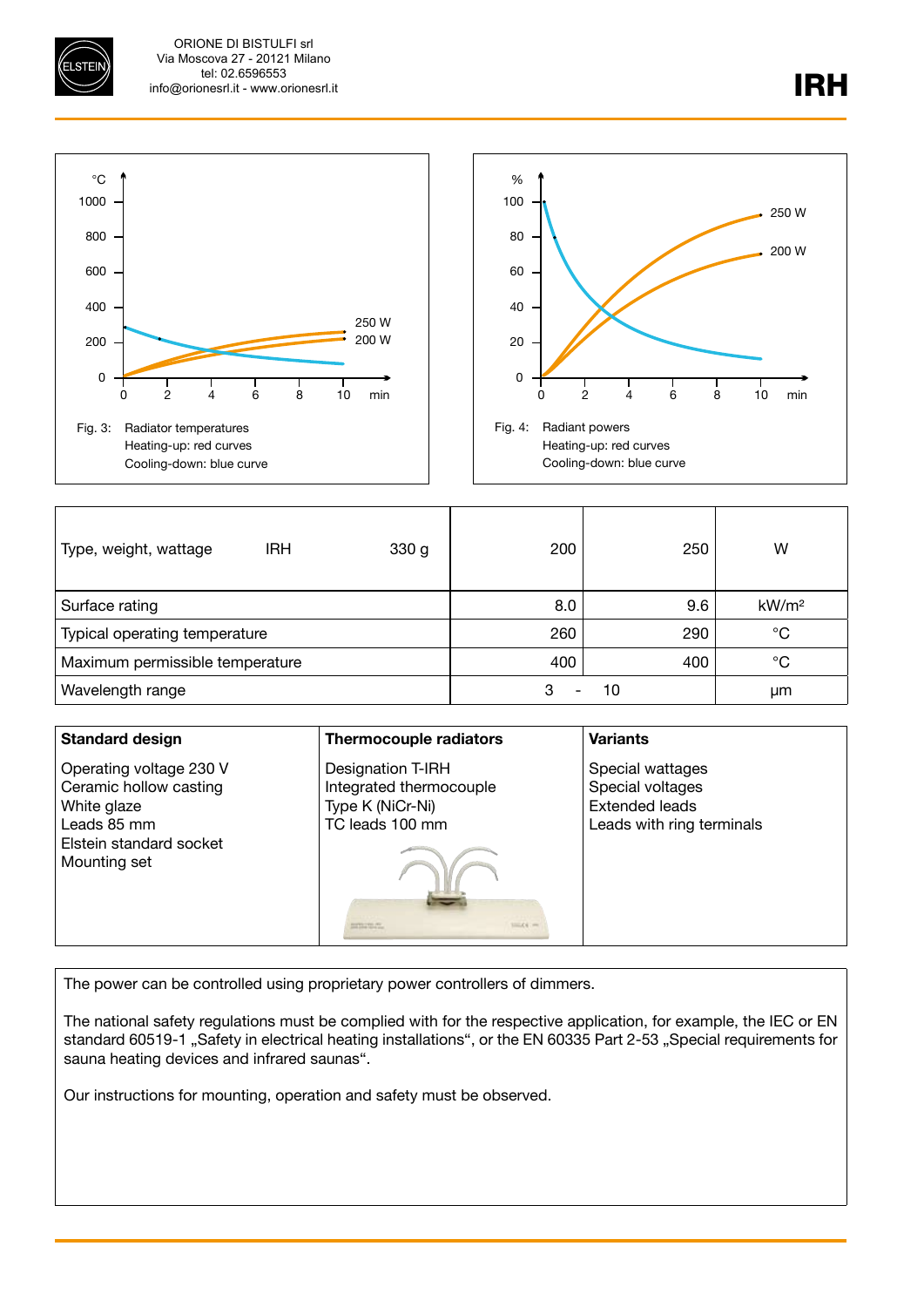



Fig. 1: Elstein IRH/S infrared radiator. Picture on top and in the middle: front. Lower picture: back

IRH/S

Elstein IRH/S infrared radiators are ceramic radiators. Their radiating surface is arranged in six small longish and convexly designed radiation surfaces. The whole radiation surface of IRH/S is also convexly designed with a white glaze.

Such model is more advantageous for the radiation distribution in the room. Additionally also aesthetical requirements in the wellness sector are fulfilled.

The IRH/S radiator is fixed to the reflector by using the Elstein standard socket. Due to this kind of fixing and also due to the outer dimensions of the radiator a relatively simple retro- or backfitting of existing systems is possible.

The thermally insulating inner space of IRH/S has a share in improving the radiator's efficiency.

When connected to 230 V the Elstein IRH/S infrared radiators are available in wattages of 150, 200 and 250 W.

Special wattages and voltages are available on request.

85



Figure 2: Mounting dimensions and radiator dimensions ( ) in mm